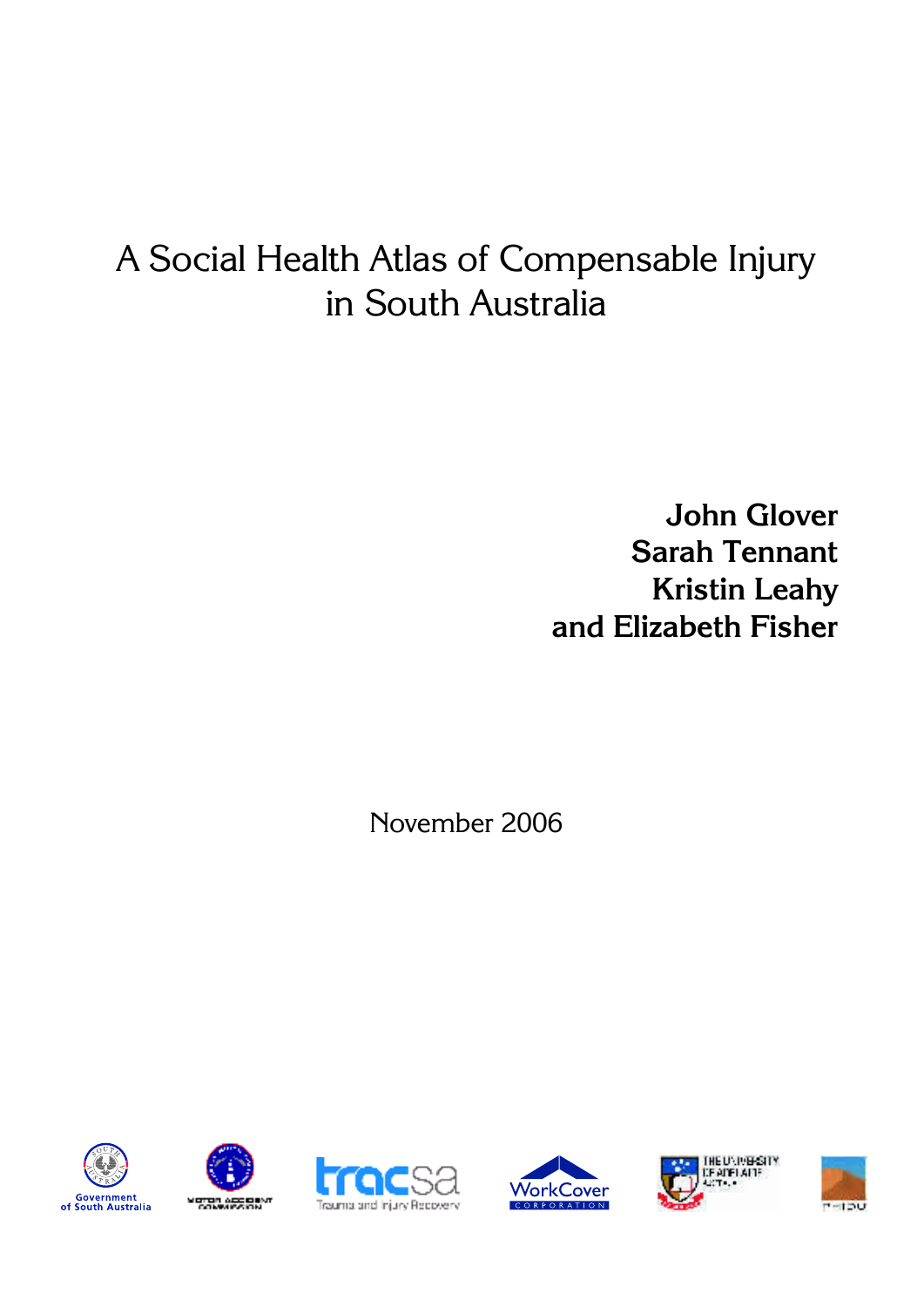## Copyright

#### **© State of South Australia 2006**

This work may be reproduced and used subject to acknowledgement of the source of any material so reproduced.

### National Library of Australia Cataloguing-in-Publication entry

Glover, John, 1945- . A social health atlas of compensable injury in South Australia.

ISBN 0 7308 9585 8 (pbk).

1. Personal injuries - South Australia - Atlases. 2. Liability insurance claims - South Australia - Statistics. 3. Liability insurance claims - South Australia - Atlases. 4. Crash injuries - South Australia - Atlases. 5. Crash injuries - South Australia - Statistics. 6. Workers compensation - South Australia - Statistics. 7. Workers compensation - South Australia - Atlases. 8. Accident insurance claims - South Australia - Atlases. I. Public Health Information Development Unit (S. Australia). II. Trauma Recovery and Accident Centre of SA. III. Title.

363.1099423

This report was produced by the Public Health Information Development Unit (PHIDU), The University of Adelaide, for TRACsa: trauma and injury recovery with funding from the Motor Accident Commission (MAC) and the WorkCover Corporation of SA (WorkCover). The views expressed in this report are solely those of the authors and should not be attributed to TRACsa or the Treasurer, or WorkCover or the Minister for Industrial Relations.

Suggested citation:

Glover J, Tennant S, Leahy K and Fisher E. *A Social Health Atlas of Compensable Injury in South Australia.* Adelaide: PHIDU, The University of Adelaide, 2006.

For copies of this document, please contact:

 **TRACsa**  Phone: 08-8212-0676

Enquiries about or comments on statistical aspects of this publication should be addressed to:

PHIDU, The University of Adelaide, South Australia 5005 Phone: 08-8303 6237 or e-mail: **PHIDU@publichealth.gov.au**

Published by the Public Health Information Development Unit, The University of Adelaide

Printed by Openbook Australia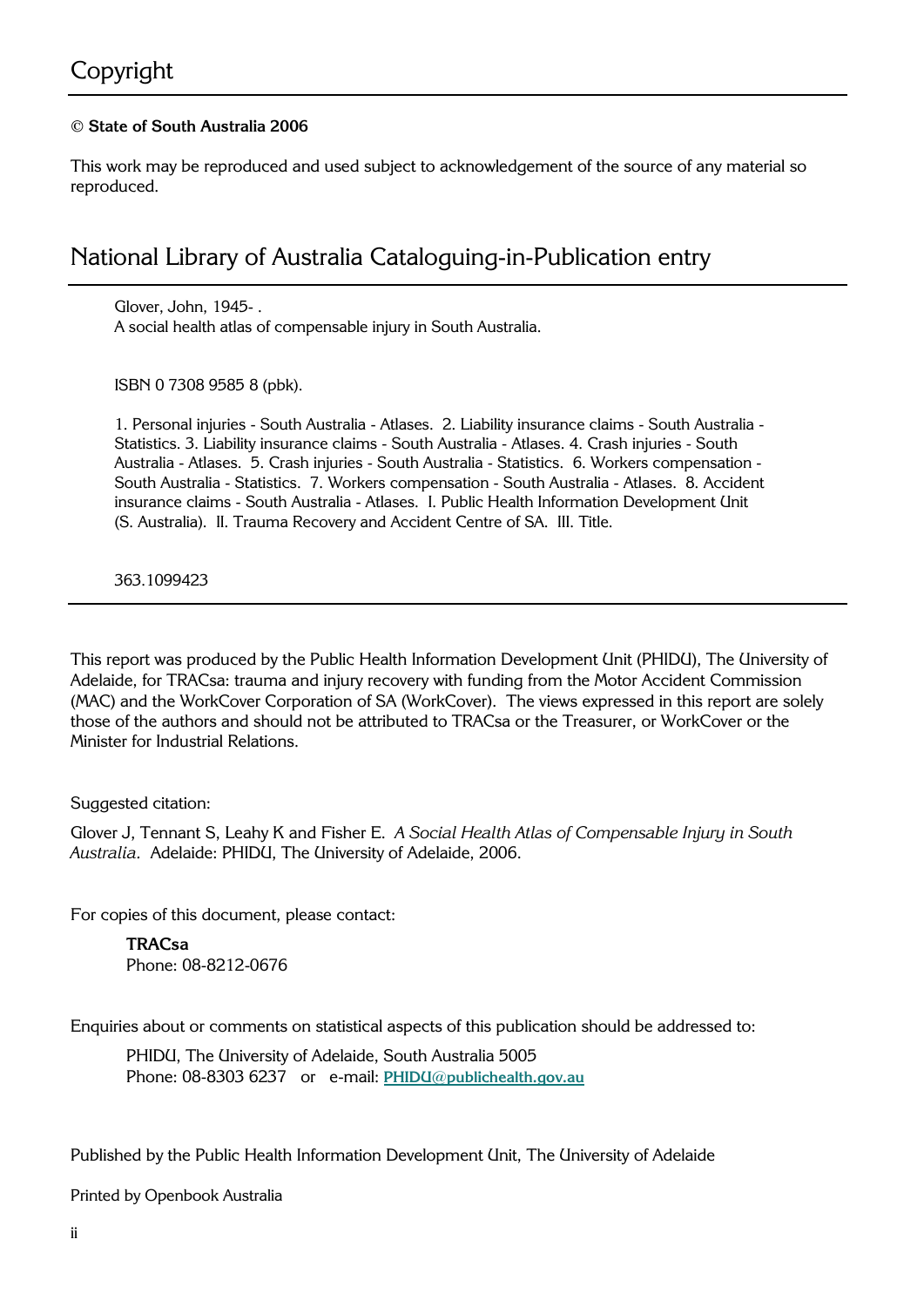## Foreword

Social health atlases are widely used as a planning and educational resource in the South Australian and national health sectors. They assist people from different fields of interest to share a better understanding of the relative size and distribution of health outcomes, the factors that contribute to these outcomes and service use.

*A Social Health Atlas of Compensable Injury in South Australia* has been produced by the Public Health Information Development Unit at the University of Adelaide. It was commissioned by TRACsa with funding from the Motor Accident Commission (MAC) and WorkCover. It is the first health atlas to bring population data on compulsory third party (CTP) and workers' compensation claims together with information on social, economic and demographic characteristics, health status and health service utilisation.

Each year in South Australia approximately 10,000<sup>1</sup> people are injured on our roads and around 46,500<sup>2</sup> people experience a work related injury or illness. Recovering from the physical and/or psychological make a compensation claim. injury can be difficult. However, evidence shows that the challenge becomes even greater when they

through compensation schemes have significantly poorer outcomes than people with similar injuries who remain outside compensation settings.<sup>3</sup> This holds true whether they are seeking or receiving compensation scheme. compensation through South Australia's common law, fault based CTP scheme or our no-fault workers' Despite the obvious benefits of compensation, people who are injured and have to "navigate" their way

Understanding this, in December 2005 the South Australian Government established TRACsa – a new centre of excellence on recovery from road trauma, with funding from MAC. TRACsa also works closely with WorkCover SA to ensure a consistent approach to best practice care wherever possible and appropriate across both the CTP and workers' compensation schemes.

To be effective, TRACsa's strategies and interventions will need to be based on available evidence and have the support of a wide range of community groups and government agencies. They must take account of the broader context within which health and community services are provided and accessed, and of the way regional economies and labour markets impact on people's opportunities to return to work and the community.

Mapping data reveals that not all regions of South Australia face the same challenges and highlights the need for a range of responses. In developing our strategies we will need to pay careful attention to targeted and customised programs.

*A Social Health Atlas of Compensable Injury in South Australia* adds greatly to our knowledge of injured people in compensation settings. It will be a valuable source of information for TRACsa as we work with service providers to develop best practice models and programs to achieve the best possible personal, social and economic wellbeing for injured persons, their families and friends, their employers and our State. We at TRACsa trust that you will find this atlas a valuable resource.

Grundrafía

The Hon Greg Crafter TRACsa Board Chair

<sup>&</sup>lt;sup>1</sup> Baldock MRJ and McLean AJ. (2005) 'The Economic Cost of the Road Toll on South Australia'. Centre for Automotive Safety Research. CASR Report Series, SASR009 (Table 2.1).

<sup>&</sup>lt;sup>2</sup> Australian Bureau of Statistics. (2001) 'Work Related Injuries in Australia', ABS Cat # 6324.0 (Table 2).

<sup>&</sup>lt;sup>3</sup> See for example Compensable Injuries and Health Outcomes published by the Royal Australasian College of Physicians, Sydney 2001.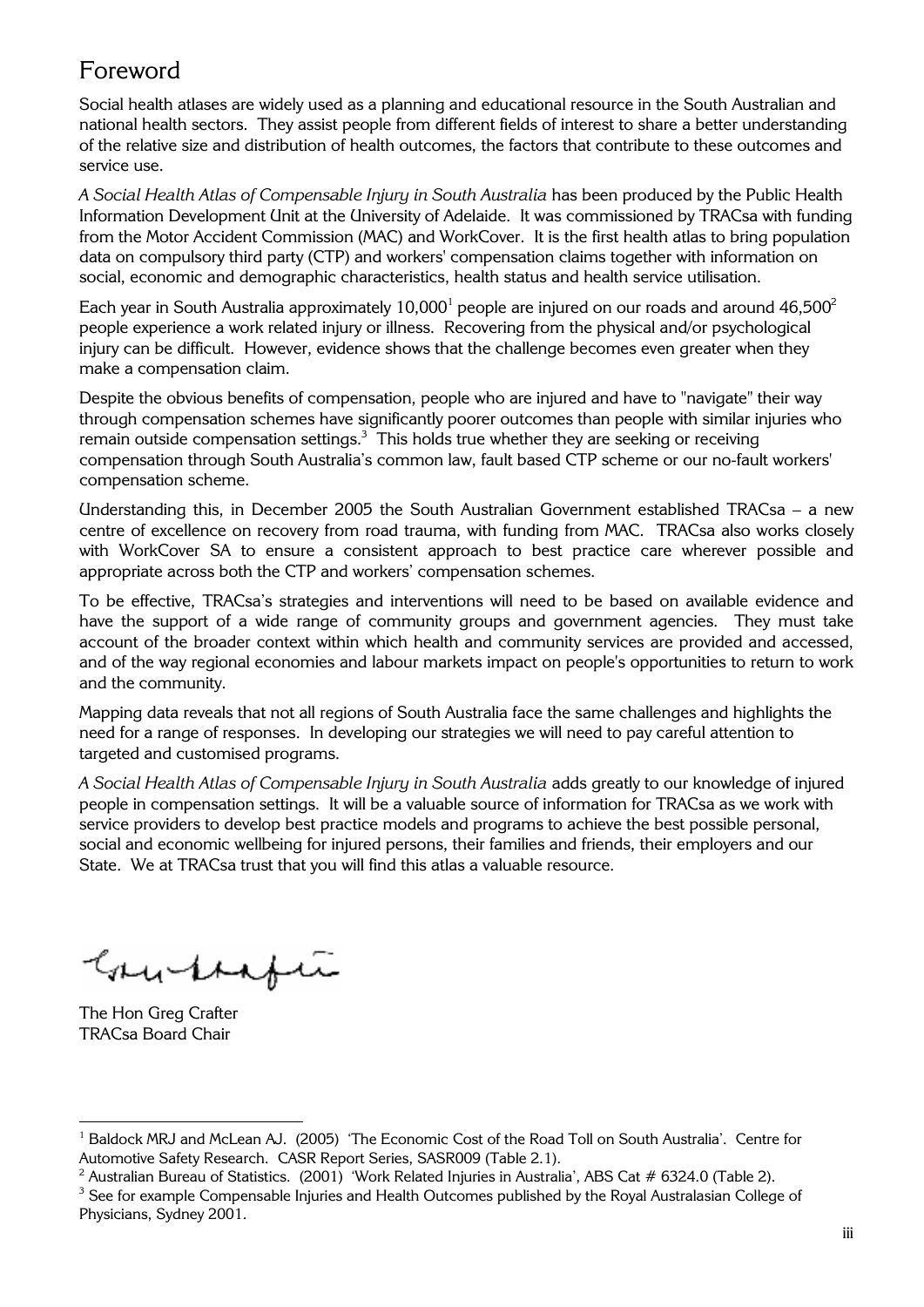# Acknowledgements

The authors wish to thank the following people for their assistance in producing this report:

- o Dan Tyson, Lucinda Glover and Andrew Andrews at TRACsa;
- o Eleni Labadas, Jim Gaetjens and Margaret Swincer at WorkCover;
- o Craig Kloeden from the Centre for Automotive Safety Research, The University of Adelaide, who provided data on road crashes; and
- o Libby Whitehorn and John Hamam from Allianz Australia Insurance Ltd.

The TRACsa and WorkCover staff mentioned also reviewed the draft report and provided valuable comment.

Finally, we express our appreciation to Liz Furler, Executive Director, TRACsa, for the opportunity to undertake this work.

Notwithstanding these contributions, the responsibility for the analysis and interpretation presented in the report remains with the authors.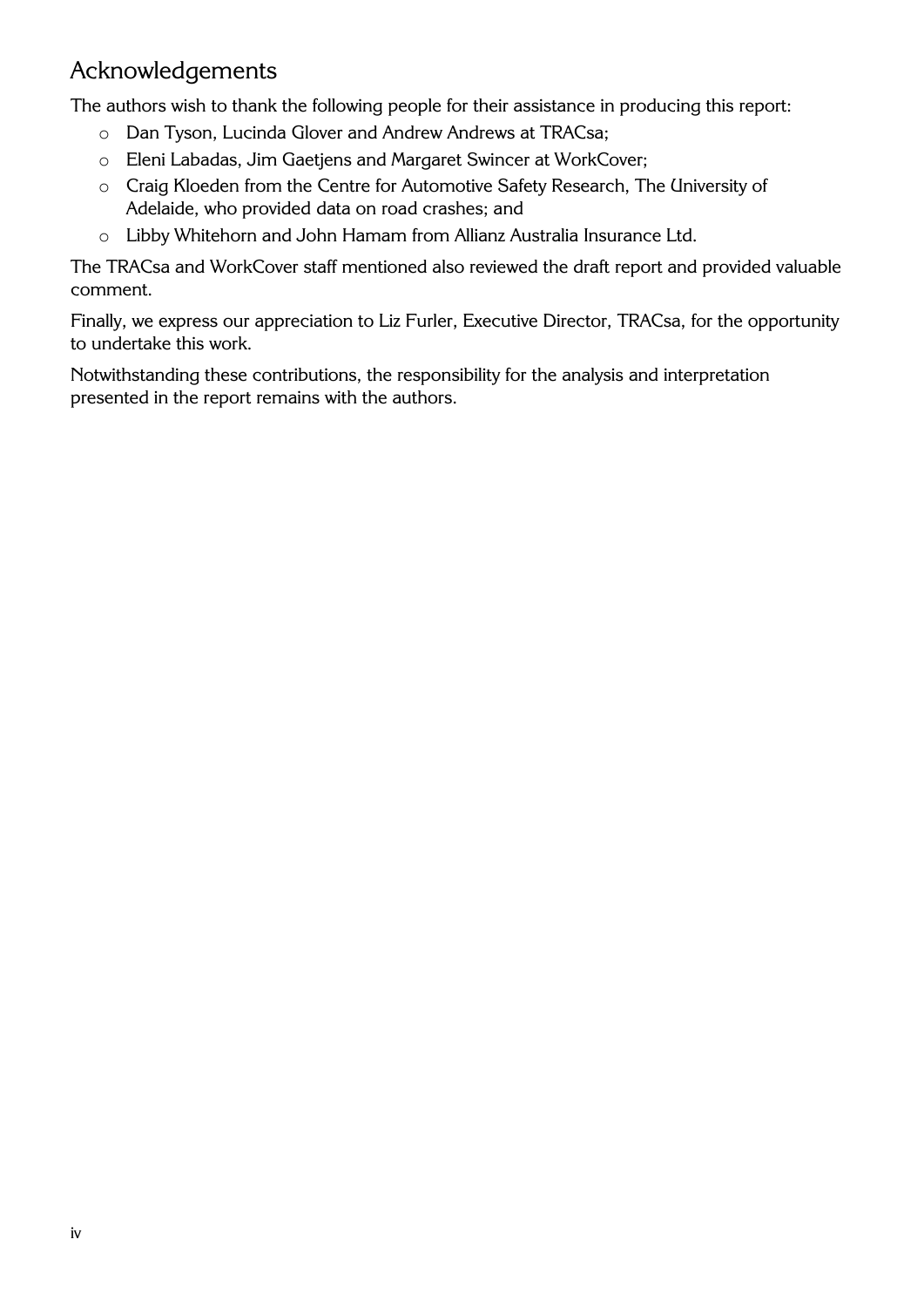### Executive summary

Commission (MAC) and WorkCover Corporation of South Australia (WorkCover). It describes injuries arising from trauma on the roads and at work, using data from MAC and WorkCover, in the context of the socioeconomic and demographic characteristics of the population. This Atlas is an initiative of TRACsa: trauma and injury recovery, with funding from the Motor Accident

Presenting the data in maps and graphs highlights the associations that exist between injury, illness or death from road crashes and work-related accidents, and the socioeconomic status and health status of the population as a whole. Variations in the geographic distribution of the injured party across the State by remoteness are also highlighted.

The strength of these associations make clear that a health program response to the management of people with injuries arising from trauma on the roads and at work is both legitimate and warranted. They also emphasise the need for an organised population health response to the phenomenon of compensable injuries arising from trauma on the roads and at work; and the need to coordinate with other health and community service providers, across both public and private sectors, to achieve maximum impact of investment by MAC and WorkCover in primary and secondary prevention activities.

### Compulsory Third Party Insurance scheme

The Motor Accident Commission has advised that the most representative data for analysis of both claims and costs were those from the 2002/03 financial year; therefore, other than for some trend data to 2004/05 for claims, the analysis has been restricted to that year.

### *Overview*

After a period of relative stability, the number of claims opened under the Compulsory Third Party Insurance scheme has decreased markedly in recent years, to be down by around one third over the seven year period from1997/98 to 2004/05. The decline from 2002/03 to 2003/04 is believed to reflect a number of factors, falling into two broad categories. The first group of factors includes the introduction of a number of significant legislative and regulatory road safety measures, including (but not limited to) the 50 km/h speed limit in many urban locations from March 2003 (which is believed to have impacted on the number of injury crashes being reported by the South Australian Police and on subsequent claims in 2003/04 and later years (MAC Annual Report 2003/04)), speed camera demerit points and speed detection on red lights. Secondly, a change in the CTP Claims Manager from 1 July 2003, and subsequent changes in some administrative practices (from 1 July 2004, claims were opened only after a direct approach from an injured party, rather than as previously on advice of a vehicle owner or driver that there may have been an injury), also resulted in a reduction in the number of claims in 2004/05 and later years.

The majority (82.2%) of costs under the Compulsory Third Party Insurance scheme are generated by a relatively small proportion (20%) of claims, with 95.1% of costs coming from 35% of claims. This is to be expected, as crashes resulting in catastrophic injuries are less common but involve larger costs in terms of medical services and compensation.

Claims are also categorised as relating to 'WAD injuries' or 'Other injuries'. WAD Injuries' refers to a group of injuries best described as 'Whiplash Associated Disorders and non-specific painful conditions of the neck, shoulder and back' (see the Glossary for additional details). 'Other injuries' effectively refers to all non-WAD injury cases, and includes those injuries deemed and classified by the CTP claims manager as having sufficient medical evidence to demonstrate the indisputable existence of an injury attributable to a road accident.

The rate of claims in 2002/03 for WAD injuries was almost three (2.80) times that for Other injuries. However, total costs for these WAD injuries were only 16% higher (\$117.6m) than those for Other injuries (\$101.2m), resulting in an average cost per WAD injury claims less than half (42%) of the average cost of Other injury claims.

Notably more claims were made in each year by females; however, the average cost per claim was much higher for males than for females, although the gap has varied somewhat over the years.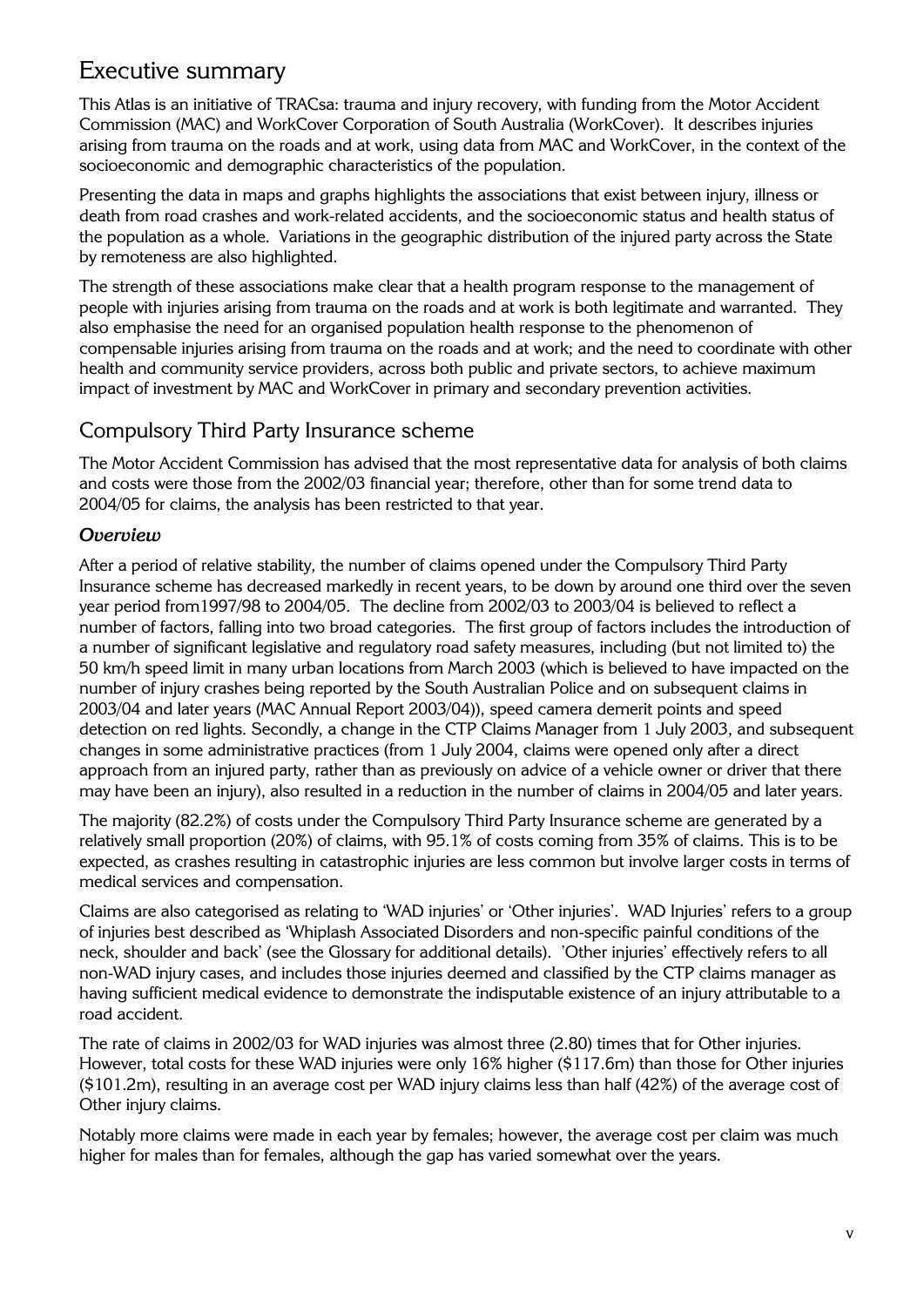The majority (85.1%) of claims for each year from 1997/98 to 2002/03 were opened within three months of the date of the crash, and a further 10.2% of claims between three and six months. Over half (57.9%) of all claims made between 1999/00 and 2002/03 were finalised within six months of the claim being lodged.

The average cost per claim increased by 8.8% over the period from 1999/00 to 2002/03; however, this overall increase included a decline (11.0%) from 1999/00 to 2001/02, followed by a marked increase (21.7%) in 2002/03. The pattern of movements in average costs for males and females varied over these years, although both had higher average costs in the latest period.

### *Geographic variations*

The rate of claims opened in Adelaide in 2002/03 was 73% greater than in country South Australia: higher rates were recorded in Adelaide for both Other injury (37% higher) and WAD injury (2.43 times higher) claims. The total cost of finalised claims in Adelaide was more than five (5.19) times the cost of claims by country residents, compared with the distribution of the population between metropolitan and country areas of 3 to 1. The average incurred cost per claim was the same for both metropolitan and country areas.

The geographic distribution of claims at the Statistical Local Area (SLA) level across Adelaide in 2002/03 has a number of similarities to that of the socioeconomically disadvantaged population: the results of a correlation analysis support this contention. Average incurred costs per finalised claim in Adelaide show a more diverse pattern, bearing little relationship to the pattern of disadvantage. In country South Australia, there is a concentration of high rates of claims in SLAs nearer to Adelaide; for average cost per claim, the pattern shifts notably, generally outward and away from Adelaide, with the highest rates occurring in some of the most remote areas of the State.

#### *Socioeconomic status*

When areas within Adelaide are allocated to five groups based on the average socioeconomic status of the area's population, the rate of claims is 44% higher in the most disadvantaged areas, compared with the least disadvantaged areas. However, average incurred costs are slightly (6%) lower in the most disadvantaged areas. In country South Australia, the reverse is the case, with 16% fewer claims and 26% higher average incurred costs in the most disadvantaged areas.

#### *Remoteness*

The rate of claims opened in 2002/03 declined with increasing remoteness, being 61% lower in the most remote areas of the State than in the Major Cities areas (Adelaide). However, the reverse was true for average incurred cost per finalised claim, with the cost per claim in the most remote areas over twice (2.29 times) that in Adelaide.

#### *Age and sex, by injury category*

Over half of claims (53.1%) and incurred costs (59.1%) were paid out to people aged 15 to 39 years; 85% of average costs were incurred at ages 15 to 54 years.

Claims rates for WAD injuries were higher for females than for males. The rates of Other injury claims opened across the State were higher in Adelaide than country South Australia, other than in the 20 to 24 years and 85 years and over age groups. For WAD injury claims opened, rates were generally much higher for people in Adelaide than in country South Australia and especially high across the 15 to 29 year age groups.

The cost of finalised Other injury claims was higher than for WAD injury claims for most age groups. Costs for finalised Other injury claims were also generally higher for males than for females, in particular at ages below the 55 to 59 year age group; the highest costs per claim for WAD injury for both males and females were in the 30 to 64 year age groups. Costs of finalised claims for WAD injuries were higher in country South Australia across most age groups; and costs for Other injury claims were higher in Adelaide at almost all ages.

For claims involving Other injuries, there was a moderate correlation between their geographic distribution and the distribution of the socioeconomically disadvantaged population in Adelaide, and a strong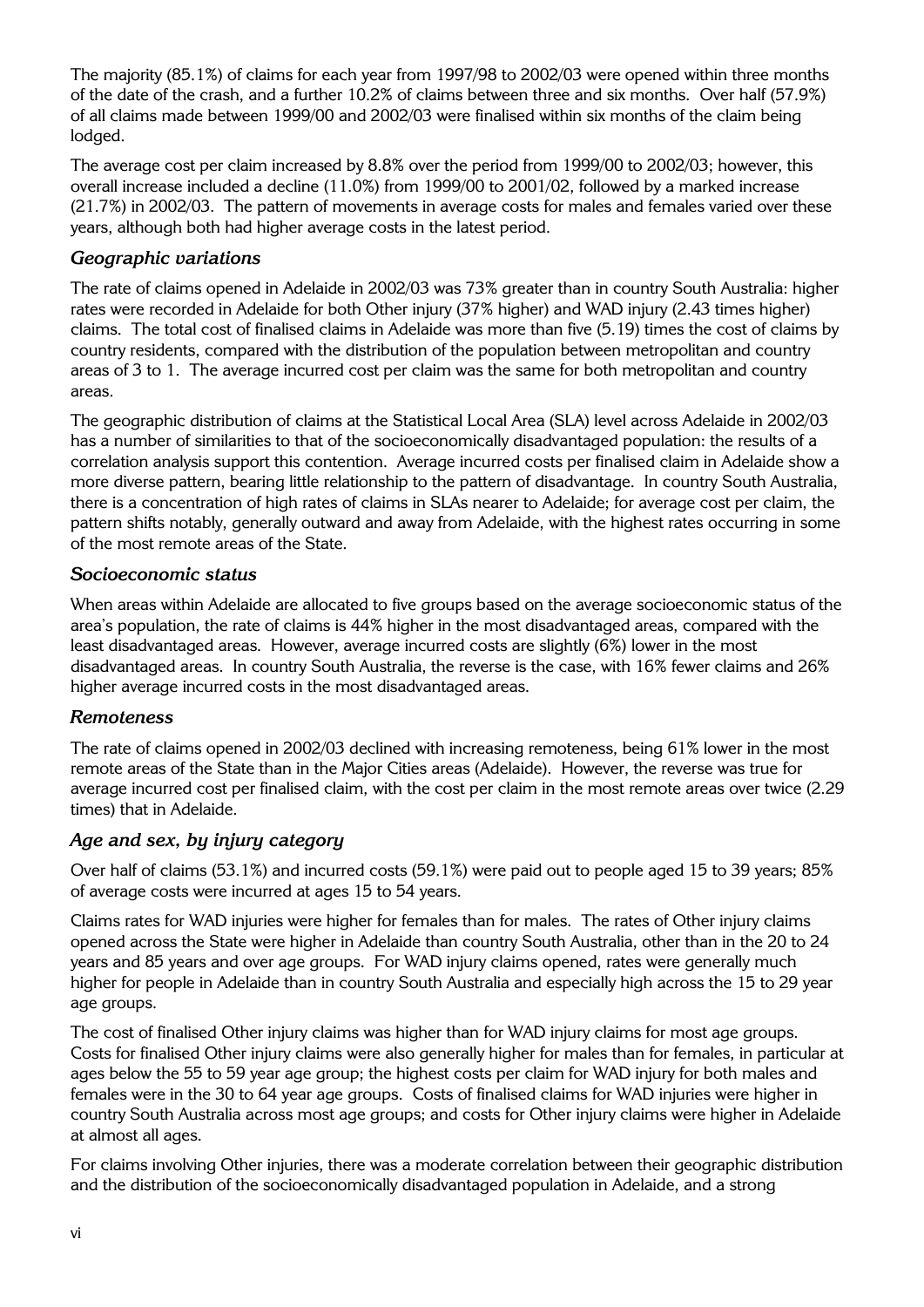correlation between costs per finalised claim and socioeconomic disadvantage. There was no such relationship evident at the SLA level in country South Australia for claims opened; however, there was a weak correlation between costs per finalised claim and areas of least socioeconomic disadvantage.

The distribution of these two measures for WAD injuries shows no consistent correlation with socioeconomic disadvantage, other than a weak association in country South Australia with cost per finalised claim.

### Workers' compensation

The majority of the analysis for workers' compensation is based on data from 2004/05 and covers registered employers (employers registered with WorkCover SA, whose workers' compensation claims are managed by WorkCover's claims agent); similar details for self-insured employers (employers who are responsible for managing and funding their own workers' compensation claims) are not available. In this atlas, services were analysed for only the two major provider groups of general medical practitioners and physiotherapists.

### *Overview*

### All employers (registered and self-insured)

The number of new workers' compensation claims through all employers (both registered and selfinsured) decreased by 21.1% over the years from 1997/98 to 2003/04; this is a marked decrease, 3,851.8 claims per 100,000 population in 2003/04, compared with 5,081.1 in 1997/98. There were similar decreases in claims for both registered and self-insured employers. In 2004/05, 64.7% of workers' compensation claims made under WorkCover provisions in South Australia were from registered employers.

### Registered employers

Income maintenance claims (i.e. claims with time lost from work of more than ten days) represent under one fifth (19.4%) of claims in 2004/05, but account for over four fifths (84.0%) of costs.

One fifth of workers' compensation claims accounted for 90.8% of costs; and just over one third (35%) of claims accounted for the vast majority (98.1%) of costs.

Almost three quarters (74.6%) of claims were made by males. Similarly, a majority of services provided to claimants by a general medical practitioner (71.3%) were for males. While males also used a majority of physiotherapy services, the proportion was lower, at just under two thirds (64.2%).

### *Geographic variations*

The geographic distribution of those people making workers' compensation claims in Adelaide in 2004/05 closely follows the pattern of socioeconomic status. The correlation analysis supports this contention, showing a strong association between workers' compensation claims (and selected services – general medical practitioner and physiotherapy services – utilised under workers compensation claims) and indicators of socioeconomic disadvantage. There is also a clear, step-wise increase in the rates for claims and services by general medical practitioner and physiotherapists, with rates rising substantially from the least disadvantaged areas to the most disadvantaged areas.

### Related datasets

### *Road traffic accidents*

The majority of road traffic accidents in 1994 and 2002 (83% and 83.5%) occurred in Adelaide. In both of these years, over 80% of accidents in Adelaide resulted in property damage only, with the remaining accidents requiring treatment by a private doctor or at hospital, or admission to hospital. In country South Australia, around three quarters of road traffic accidents resulted in property damage only, a slightly lower proportion than in Adelaide.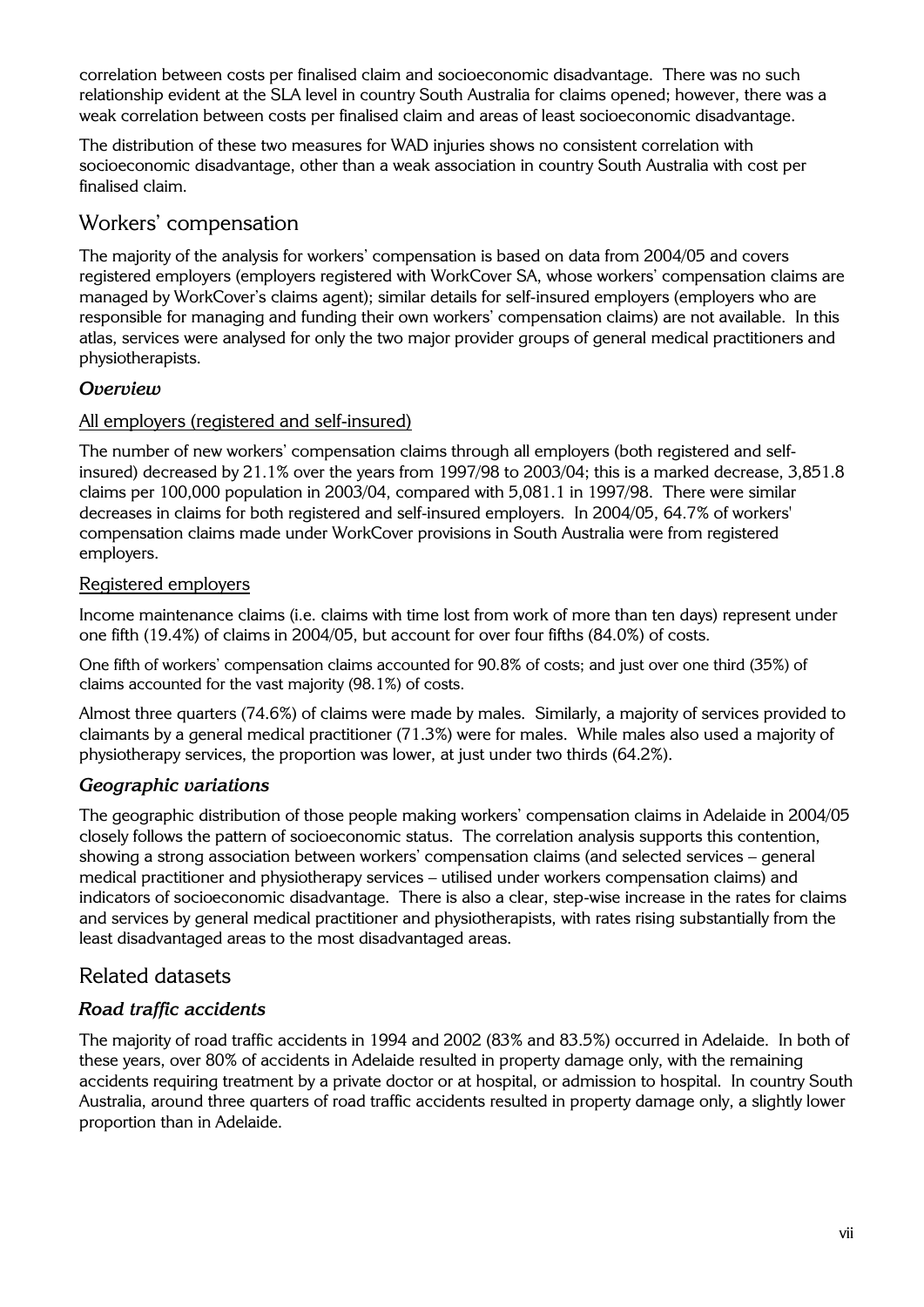### *Hospital admissions*

Data from the Department of Health SA show there were 9,044 admissions to hospitals in South Australia funded under compensation schemes in 2003/04, representing 1.6% of all admissions. Admissions covered by workers' compensation (all workers' compensation, not just claims through WorkCover) accounted for three times the level of admissions for motor vehicle third party personal claims; however, both types of admission accounted for a similar proportion of bed days, reflecting the longer hospital stays of those involved in motor vehicle accidents.

#### *Deaths by external cause*

Motor vehicle accidents accounted for 26.1% of deaths from all external causes (and the majority (97%) of transport accident deaths). Deaths of occupants of cars accounted for over half (58.0%) of the transport accident deaths, or 15.6% of deaths from all external causes, with a further 4.4% of all causes deaths being of pedestrians (106 deaths), and motor cycle riders accounting for 3.0% (72 deaths).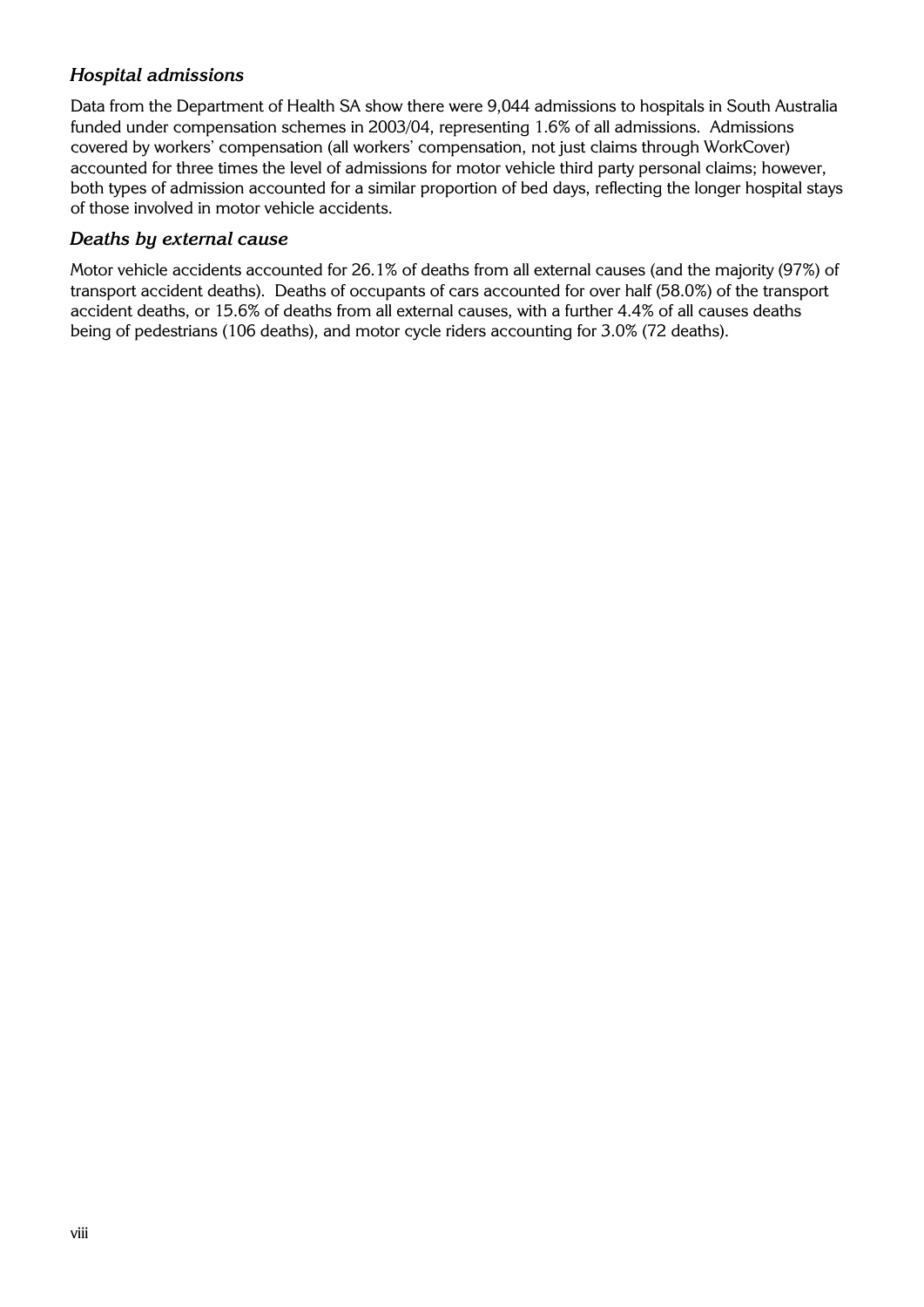# Contents

|--|

| 1. |  |  |  |  |  |
|----|--|--|--|--|--|
| 2. |  |  |  |  |  |
|    |  |  |  |  |  |
|    |  |  |  |  |  |
|    |  |  |  |  |  |
|    |  |  |  |  |  |
|    |  |  |  |  |  |
|    |  |  |  |  |  |
|    |  |  |  |  |  |
|    |  |  |  |  |  |
|    |  |  |  |  |  |
| 3. |  |  |  |  |  |
|    |  |  |  |  |  |
|    |  |  |  |  |  |
|    |  |  |  |  |  |
|    |  |  |  |  |  |
|    |  |  |  |  |  |
|    |  |  |  |  |  |
|    |  |  |  |  |  |
|    |  |  |  |  |  |
|    |  |  |  |  |  |
| 4. |  |  |  |  |  |
|    |  |  |  |  |  |
|    |  |  |  |  |  |
|    |  |  |  |  |  |
|    |  |  |  |  |  |
|    |  |  |  |  |  |
|    |  |  |  |  |  |
| 5. |  |  |  |  |  |
|    |  |  |  |  |  |
|    |  |  |  |  |  |
|    |  |  |  |  |  |
|    |  |  |  |  |  |
| 6. |  |  |  |  |  |
|    |  |  |  |  |  |
|    |  |  |  |  |  |
|    |  |  |  |  |  |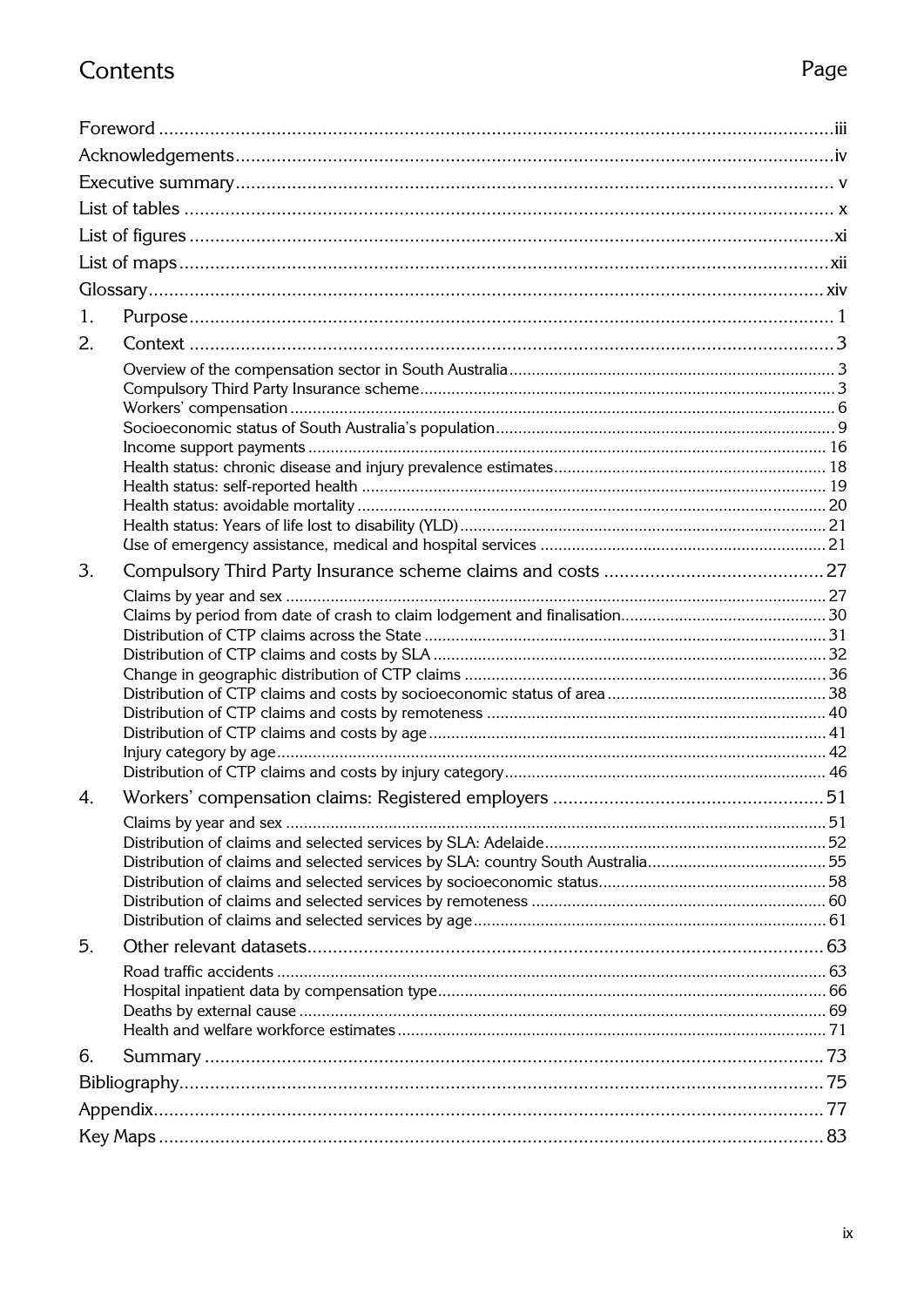# List of tables

# Page

| Table 2.3: Workers' compensation claims from injury year 2004/05 and payments made on those claims             |    |
|----------------------------------------------------------------------------------------------------------------|----|
|                                                                                                                |    |
| Table 2.4: Selected services provided under workers' compensation claims through registered employers,         |    |
| Table 3.1: Compulsory Third Party Insurance scheme - number and rate of claims by sex and year, South          |    |
|                                                                                                                |    |
| Table 3.2: Compulsory Third Party Insurance scheme - cost of claims by sex and year, South Australia,          |    |
| Table 3.3: Compulsory Third Party Insurance scheme - time from crash date to date claim opened, South          |    |
| Table 3.4: Compulsory Third Party Insurance scheme – time from date claim lodged to date claim                 |    |
|                                                                                                                |    |
| Table 3.5: Compulsory Third Party Insurance scheme data by Adelaide and country South Australia,               |    |
| Table 3.6: Correlation summary - Compulsory Third Party Insurance scheme data and indicators of                |    |
|                                                                                                                |    |
| Table 3.7: Distribution, by remoteness, of CTP claims opened and incurred costs of finalised claims,           |    |
| Table 3.8: Compulsory Third Party Insurance scheme - age distribution of claims opened and incurred            |    |
|                                                                                                                |    |
| Table 4.1: Workers' compensation claims through registered employers - number and rate of claims by            |    |
| Table 4.2: Workers' compensation - number and rate of claims by sex and selected service provider,             |    |
|                                                                                                                | 52 |
| Table 4.3: Correlations - workers' compensation summary data and indicators of socioeconomic status,           | 54 |
| Table 4.4: Correlations - workers' compensation summary data and indicators of socioeconomic status,           |    |
|                                                                                                                | 57 |
| Table 4.5: Workers' compensation - distribution, by remoteness, of rates of claims and selected services,      |    |
|                                                                                                                |    |
|                                                                                                                |    |
| Table 5.3: Individuals and drivers involved in road traffic accidents involving injury, by severity type, 1994 |    |
|                                                                                                                |    |
| Table 5.4: Hospital admissions and bed days by compensation type, South Australia, 2003/04  66                 |    |
| Table 5.5: Hospital admissions by compensation type and external cause, South Australia, 2003/04 66            |    |
|                                                                                                                |    |
|                                                                                                                |    |
| Table 5.8: Occupation by Health Region in which worked, country South Australia, 6 August 2001 72              |    |
|                                                                                                                |    |
|                                                                                                                |    |
| Table A3: Selected health and welfare occupations by region in which they worked on Census day,                |    |
|                                                                                                                |    |
| Table A4: Selected health and welfare occupations by region in which they worked on Census day,                |    |
|                                                                                                                |    |
|                                                                                                                |    |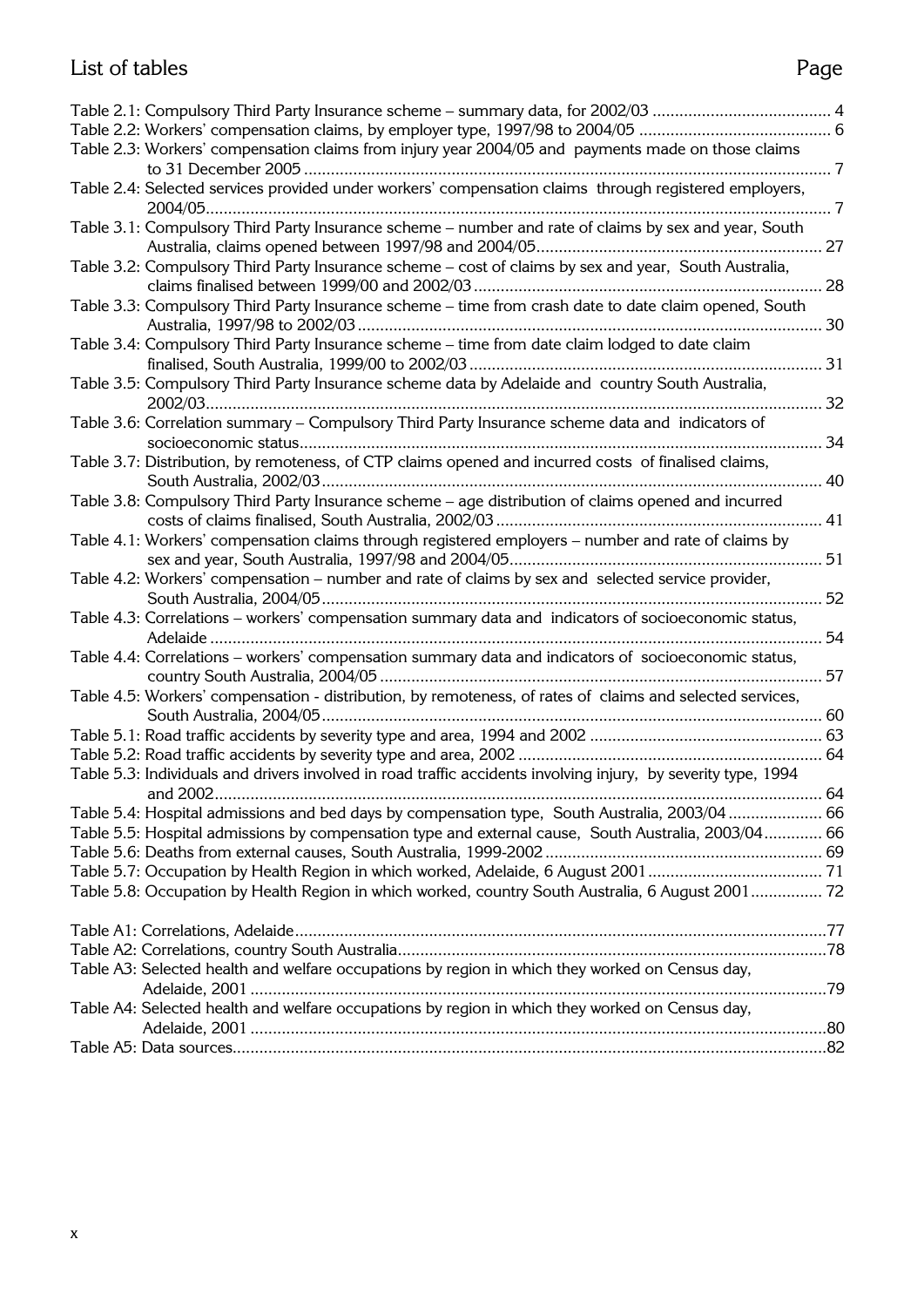# List of figures

| Figure 2.1: Compulsory Third Party Insurance scheme, claims opened, by sex, 1997/98 to 2004/053         |    |
|---------------------------------------------------------------------------------------------------------|----|
| Figure 2.2: Compulsory Third Party Insurance scheme - proportion of costs incurred by proportion of     |    |
|                                                                                                         |    |
| Figure 2.3: Compulsory Third Party Insurance scheme - proportion of costs incurred by age, 2002/03  5   |    |
|                                                                                                         |    |
| Figure 2.5: Workers' compensation claims through registered employers - proportion of costs incurred by |    |
|                                                                                                         |    |
| Figure 2.6: Workers' compensation claims through registered employers - proportion of costs incurred by |    |
|                                                                                                         |    |
| Figure 3.1: Compulsory Third Party Insurance scheme - rate of claims by sex and year, South Australia,  |    |
|                                                                                                         |    |
| Figure 3.2: Compulsory Third Party Insurance scheme – average cost per claim finalised by sex and year, |    |
|                                                                                                         | 29 |
| Figure 3.3: Compulsory Third Party Insurance scheme - average cost per claim finalised by sex and year, |    |
|                                                                                                         |    |
|                                                                                                         |    |
| Figure 3.5: Compulsory Third Party Insurance scheme - claims opened and average cost of claims          |    |
|                                                                                                         |    |
| Figure 3.6: Compulsory Third Party Insurance scheme - claims opened by area of remoteness, South        |    |
|                                                                                                         |    |
| Figure 3.7: Compulsory Third Party Insurance scheme - average cost per finalised claim by area of       |    |
|                                                                                                         |    |
| Figure 3.8: Compulsory Third Party Insurance scheme - WAD injury and Other injury CTP claims opened     |    |
|                                                                                                         |    |
| Figure 3.9: Compulsory Third Party Insurance scheme - WAD injury CTP claims opened by age and sex,      |    |
|                                                                                                         |    |
|                                                                                                         |    |
| Figure 3.10: Compulsory Third Party Insurance scheme - Other injury CTP claims opened by age and        |    |
|                                                                                                         |    |
| Figure 3.11: Compulsory Third Party Insurance scheme - WAD injury CTP claims opened by area of State    |    |
|                                                                                                         |    |
| Figure 3.12: Compulsory Third Party Insurance scheme - Other injury CTP claims opened by area of        |    |
|                                                                                                         |    |
| Figure 3.13: Compulsory Third Party Insurance scheme - WAD injury and Other injury cost per finalised   |    |
|                                                                                                         |    |
| Figure 3.14: Compulsory Third Party Insurance scheme - WAD injury cost per finalised claim by age and   |    |
|                                                                                                         |    |
| Figure 3.15: Compulsory Third Party Insurance scheme - Other injury cost per finalised claim by age and |    |
|                                                                                                         |    |
| Figure 3.16: Compulsory Third Party Insurance scheme - WAD injury cost per finalised claim by area of   |    |
|                                                                                                         |    |
| Figure 3.17: Compulsory Third Party Insurance scheme - Other injury cost per finalised claim by area of |    |
|                                                                                                         |    |
| Figure 4.1: Workers' compensation claims through registered employers, 1997/98 to 2003/04  51           |    |
| Figure 4.2: Workers' compensation – claims and selected services provided, by socioeconomic status,     |    |
|                                                                                                         |    |
| Figure 4.3: Workers' compensation – claims and selected services provided, by socioeconomic status,     |    |
|                                                                                                         |    |
| Figure 4.4: Workers' compensation - distribution, by remoteness, of claims and selected services, South |    |
|                                                                                                         |    |
| Figure 4.5: Workers' compensation – total claims by age and sex, South Australia, 2004/05  61           |    |
| Figure 4.6: Workers' compensation – GP services by age and sex, South Australia, 2004/05  61            |    |
| Figure 4.7: Workers' compensation – physiotherapy services by age and sex, South Australia, 2004/05  62 |    |
|                                                                                                         |    |
| Figure 5.2: Deaths from motor vehicle traffic accidents, by socioeconomic status, 1999-2002 70          |    |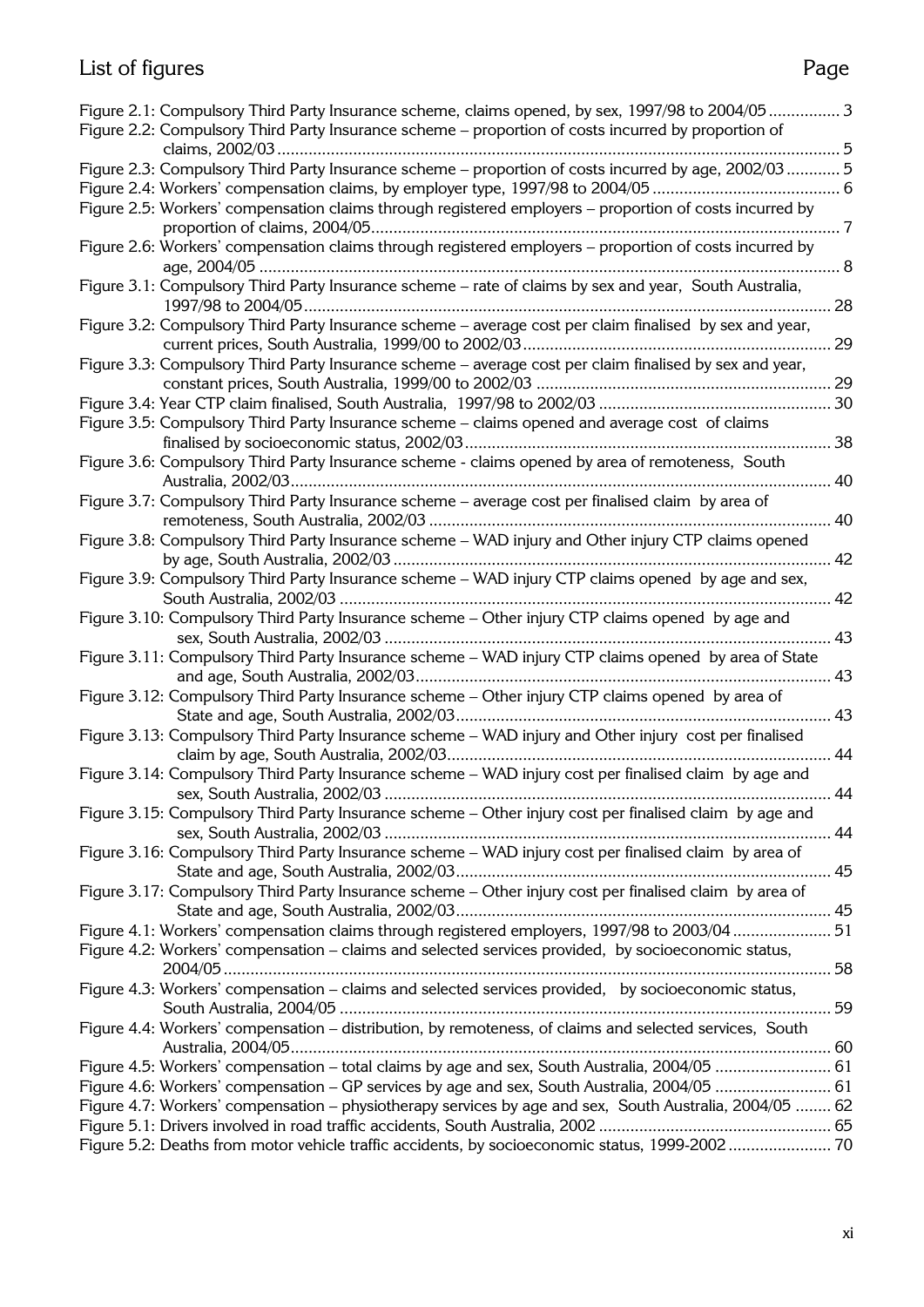# List of maps

# Page

| Map 2.9: People born in predominantly non-English speaking countries and resident in Australia for 5      |  |
|-----------------------------------------------------------------------------------------------------------|--|
|                                                                                                           |  |
| Map 2.10: People born in predominantly non-English speaking countries and resident in Australia for less  |  |
|                                                                                                           |  |
|                                                                                                           |  |
|                                                                                                           |  |
|                                                                                                           |  |
|                                                                                                           |  |
|                                                                                                           |  |
|                                                                                                           |  |
|                                                                                                           |  |
|                                                                                                           |  |
|                                                                                                           |  |
|                                                                                                           |  |
| Map 2.20: Estimates of very high levels of psychological distress, people aged 18 years and over, 2001 19 |  |
| Map 2.21: Estimates of fair or poor self-assessed health status, people aged 15 years and over, 2001 19   |  |
| Map 2.22: Estimates of high health risk due to alcohol consumed, people aged 18 years and over, 2001 20   |  |
| Map 2.23: Deaths at ages 0 to 74 years from potentially avoidable causes, 1999 to 2002 20                 |  |
|                                                                                                           |  |
|                                                                                                           |  |
|                                                                                                           |  |
|                                                                                                           |  |
|                                                                                                           |  |
|                                                                                                           |  |
|                                                                                                           |  |
| Map 2.31: Specialist medical practitioner services, metropolitan regions, 2003/2004 24                    |  |
|                                                                                                           |  |
|                                                                                                           |  |
|                                                                                                           |  |
|                                                                                                           |  |
| Map 2.36: Hospital booking lists: people waiting for more than six months for elective (non-urgent)       |  |
|                                                                                                           |  |
| Map 3.1: Compulsory Third Party Insurance scheme - claims opened, Adelaide, 2002/03 32                    |  |
| Map 3.2: Compulsory Third Party Insurance scheme – average incurred cost per finalised claim, Adelaide,   |  |
|                                                                                                           |  |
| Map 3.3: Compulsory Third Party Insurance scheme - claims opened, South Australia, 2002/03 35             |  |
| Map 3.4: Compulsory Third Party Insurance scheme - average incurred cost per finalised claim, South       |  |
|                                                                                                           |  |
|                                                                                                           |  |
| Map 3.5: Compulsory Third Party Insurance scheme - change in rate of claims opened, Adelaide,             |  |
|                                                                                                           |  |
| Map 3.6: Compulsory Third Party Insurance scheme - change in rate of claims opened, South Australia,      |  |
|                                                                                                           |  |
| Map 3.7: Compulsory Third Party Insurance scheme - change in average incurred cost per finalised          |  |
|                                                                                                           |  |
| Map 3.8: Compulsory Third Party Insurance scheme - change in average incurred cost per finalised          |  |
|                                                                                                           |  |
| Map 3.9: Compulsory Third Party Insurance scheme - WAD injury claims opened, Adelaide, 2002/03 46         |  |
| Map 3.10: Compulsory Third Party Insurance scheme - Other injury claims opened, Adelaide, 2002/03 46      |  |
| Map 3.11: Compulsory Third Party Insurance scheme - WAD injury claims opened, South Australia,            |  |
|                                                                                                           |  |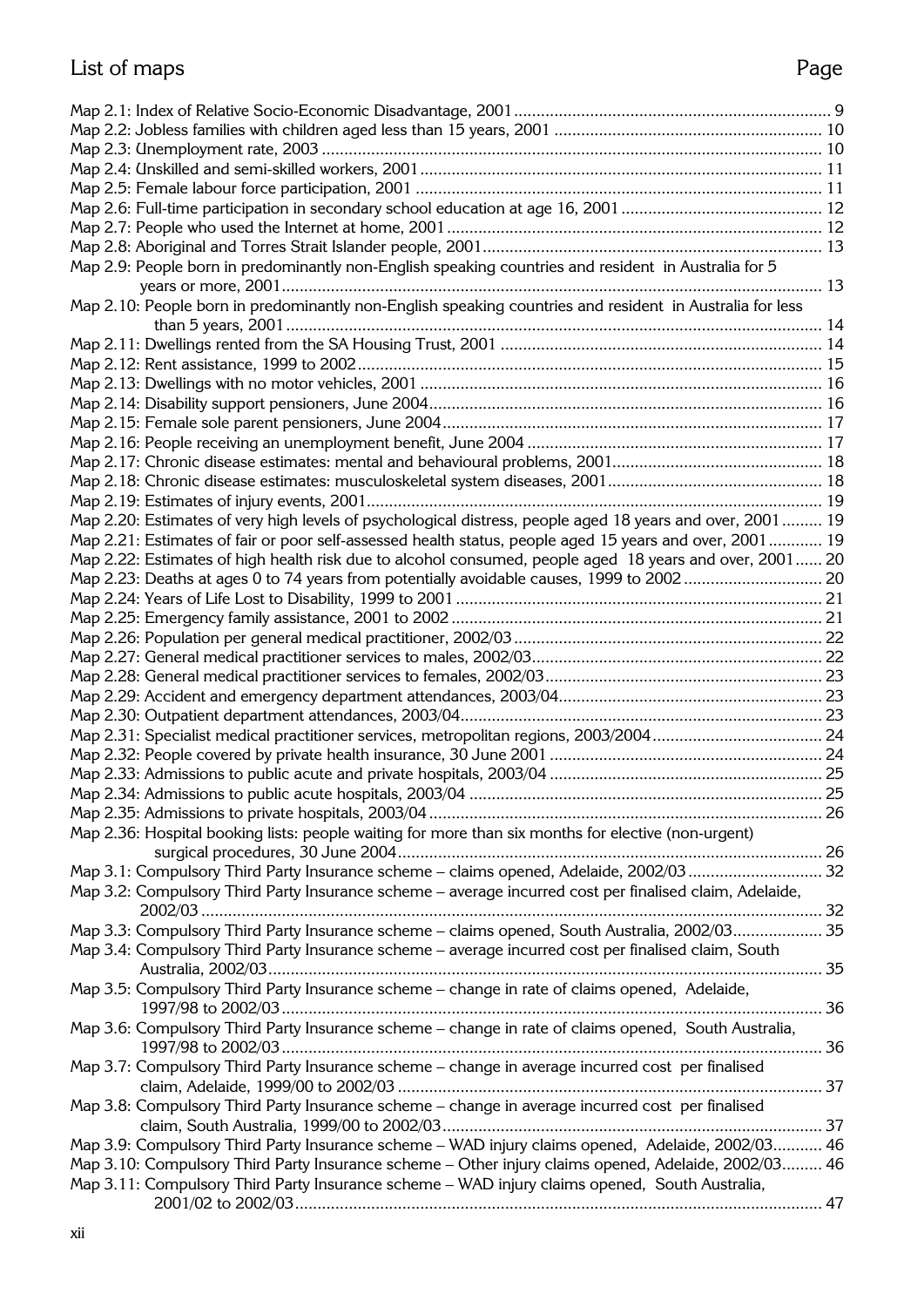| Map 3.12: Compulsory Third Party Insurance scheme - Other injury claims opened, South Australia,     |    |
|------------------------------------------------------------------------------------------------------|----|
| Map 3.13: Compulsory Third Party Insurance scheme - WAD injury cost per finalised claim, Adelaide,   | 48 |
| Map 3.14: Compulsory Third Party Insurance scheme - Other injury cost per finalised claim, Adelaide, | 48 |
| Map 3.15: Compulsory Third Party Insurance scheme - WAD injury cost per finalised claim, South       | 49 |
| Map 3.16: Compulsory Third Party Insurance scheme - Other injury cost per finalised claim, South     |    |
|                                                                                                      |    |
| Map 4.2: Workers' compensation - general medical practitioner services, Adelaide, 2004/0553          |    |
|                                                                                                      |    |
|                                                                                                      |    |
| Map 4.5: Workers' compensation - general medical practitioner services provided, South Australia,    |    |
|                                                                                                      |    |
|                                                                                                      |    |
|                                                                                                      |    |
| Map 5.3: Hospital admissions covered by workers' compensation, Adelaide, 2003/04 67                  |    |
| Map 5.4: Hospital admissions covered by workers' compensation, South Australia, 2003/04  67          |    |
| Map 5.5: Hospital admissions covered by a motor vehicle third party personal (CTP) claim, Adelaide,  |    |
|                                                                                                      |    |
| Map 5.6: Hospital admissions covered by a motor vehicle third party personal (CTP) claim, South      |    |
|                                                                                                      |    |
|                                                                                                      |    |
|                                                                                                      |    |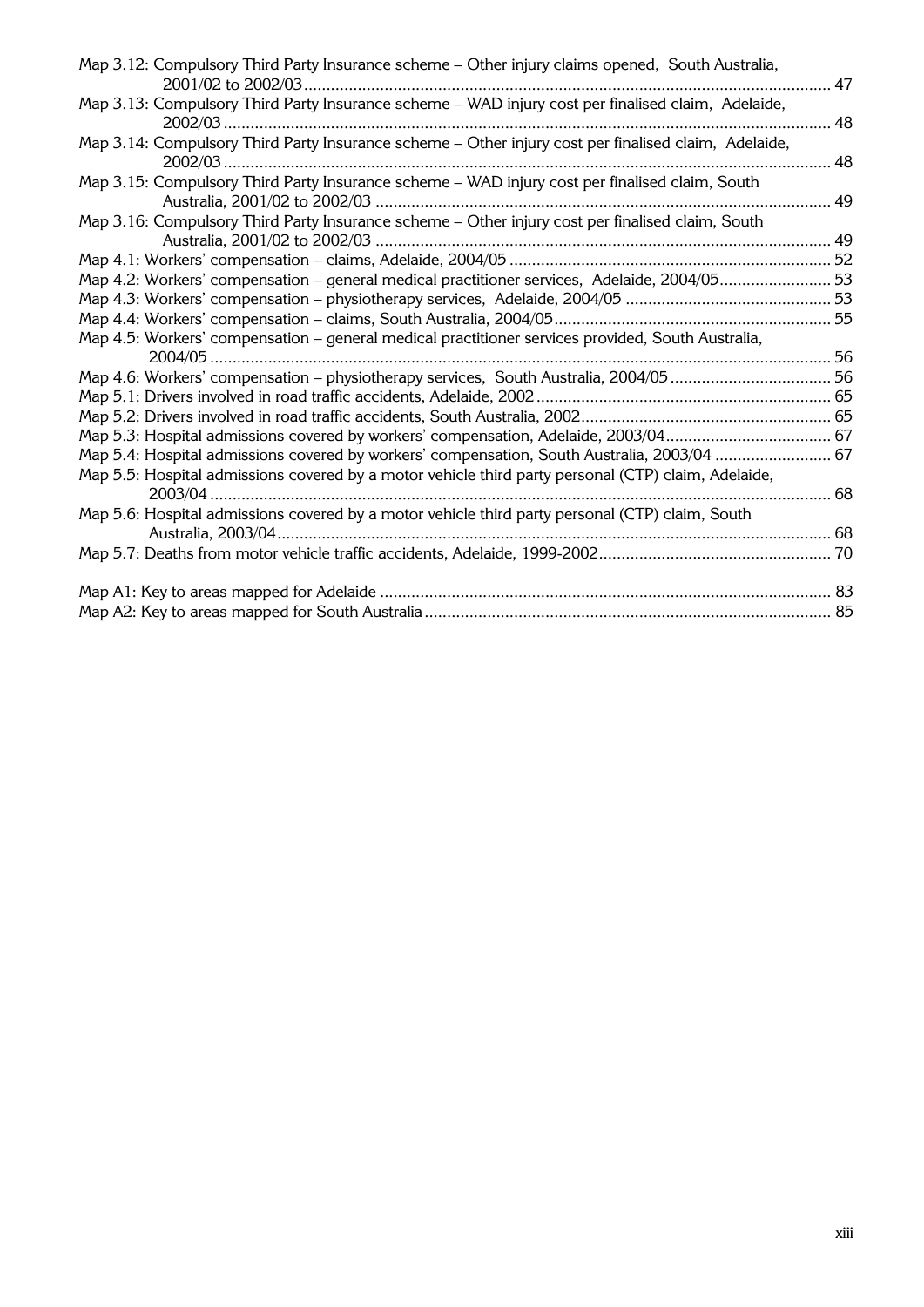### **Glossary**

### Compensation schemes

### Compulsory Third Party Insurance scheme

### Claims

o Injury category

'WAD injury' refers to a group of injuries best described as 'Whiplash Associated Disorders and nonspecific painful conditions of the neck, shoulder and back'. This injury category terminology (as adopted in this document) is derived from the 'non-demonstrable' injury category historically used by the CTP claims manager for internal operational purposes. Each CTP claim was coded as either 'demonstrable' or 'non-demonstrable' in the CTP claims database, which is the primary data source for the present analysis. Historically, the claims manager classed a CTP claim as 'non-demonstrable' where the underlying pathology was unknown, or was unable to be determined with existing medical knowledge and technology. An analysis of the CTP claims database shows that the overwhelming majority of 'non-demonstrable' injuries relate to whiplash or similar soft-tissue disorders.

'Other injury' effectively refers to all non-WAD injury cases. This category includes those injuries deemed and classified by the CTP claims manager as having sufficient medical evidence to demonstrate the indisputable existence of an injury attributable to a road crash. This broad category of injuries includes lacerations, fractures, internal organ injuries, head injuries, spinal injuries etc.

o Finalised (closed) claims

A claim is finalised when all costs of a claim have been identified and there are no further expected claim payments or claims recoveries. Includes claims where no payments applied; medical and hospital payments only; and payments for general damages where there is no outstanding payment for legal fees.

o Opened claims

The total number of current claims at any given point in time. This would include all claims including those opened for recovery only unless specifically stated. This number relates to the current, active claims portfolio.

#### **Costs**

o Incurred cost

The total amount paid for finalised claims.

o Average incurred cost per finalised claim

This is the incurred cost (for finalised claims) divided by the number of finalised claims.

o Heads of Damage

The term 'heads of damage' can be defined to mean 'types of loss (harm), against which damages are awarded in order to arrive at the total settlement' In the SA CTP Insurance scheme, there are several specific 'heads of damage' that fall within the broad sub-categories 'Claimant Benefits' (noneconomic loss, economic loss, treatment costs, other costs), and 'Claims Costs' (plaintiff and defence legal costs).

#### Workers' compensation (data from WorkCover Corporation)

#### Claims

- All claims: In the time series presented in *Chapter 2: Context* and *Chapter 4: Workers' compensation claims*, claims data reflect the year in which the injury occurred. The detailed analysis presented for 2004/05 is based on claims with an injury in 2004/05, where a payment was made in that year.
- Income maintenance claims: are claims with time lost from work of more than ten days.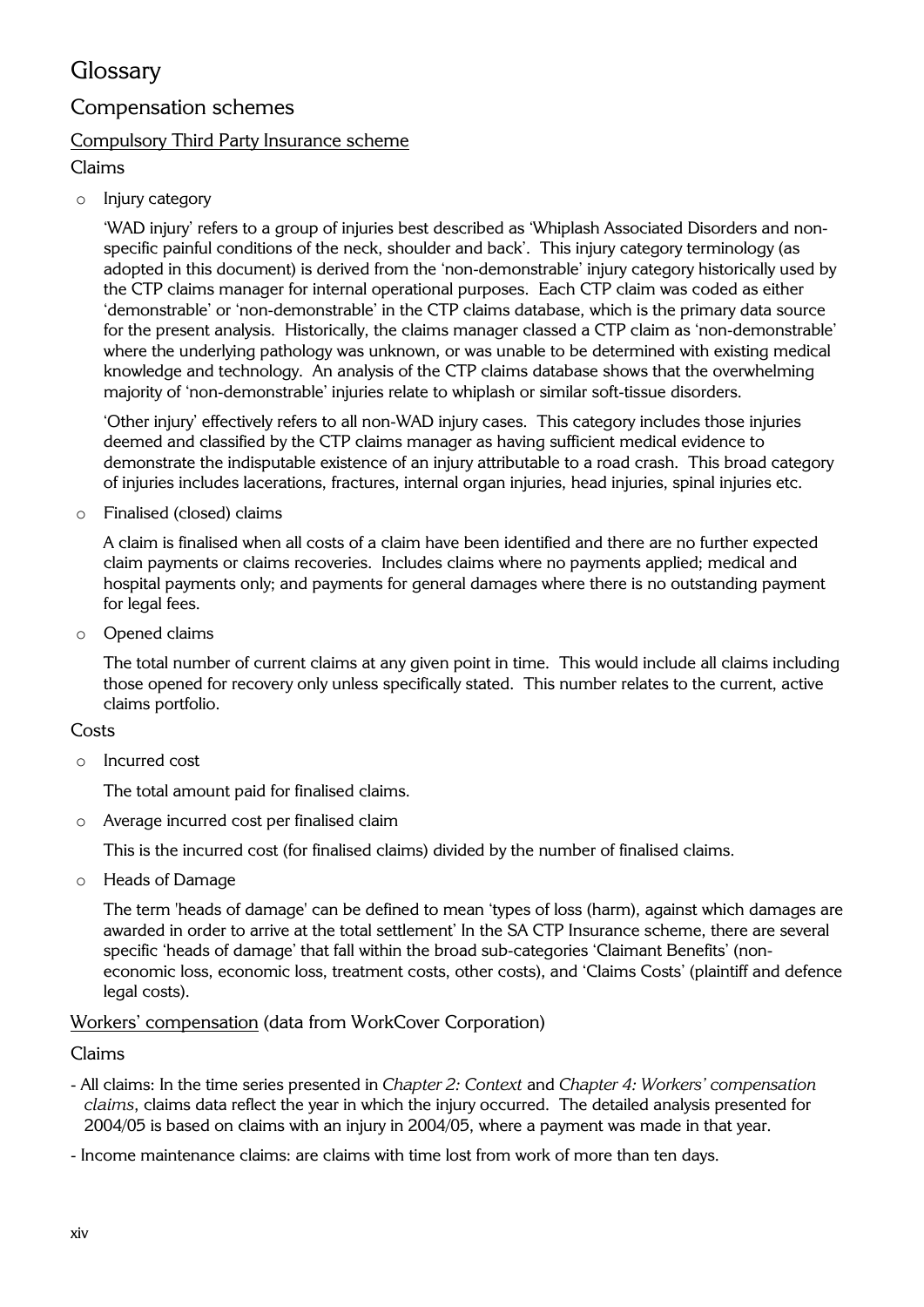### Workers' compensation *… cont*

#### Employer type

- Registered employers: employers registered with WorkCover SA whose workers' compensation claims are managed by WorkCover's claims agent and funded by WorkCover.
- Self-insured employers: employers who are responsible for managing and funding their own workers' compensation claims.

#### Selected services

Details are shown of services provided by two major primary provider groups, general medical practitioners (GPs) and physiotherapists. For each primary provider group, only services and costs from the principal provider have been utilised in this analysis. The principal provider on each claim is the provider who delivered the highest number of services.

### Deaths

o External cause of death: Deaths from external causes are attributed to the event leading to the fatal injury, rather than to the nature of the injury which is coded separately.

### Geographic areas

- o Country South Australia: the rest of the State, outside of Adelaide.
- o Adelaide: the area from Gawler in the north to Sellicks Hill in the south, bounded by the Adelaide Hills to the east (including Stirling/Aldgate, but not Mount Barker) and in the west by the sea.
- o SLA (Statistical Local Area): The SLA is a spatial unit within the Australian Standard Geographical Classification (ABS 2001), the geographical classification defined by the ABS for coding data to areas within Australia. In country areas of South Australia, SLAs are of the same size as local government areas; in almost all instances in Adelaide, SLAs are smaller than LGAs.

### Hospital admissions and bed days

- o Admissions: The technical term describing a completed hospital episode (i.e. the discharge, death or transfer of a patient) is a 'separation'. In this Atlas, the more commonly used term of 'admission' has been used. Details are of admissions to hospitals in South Australia.
- o Bed days refer to the total number of days spent in hospital for these admissions.
- o External cause of injury: the event, circumstance or condition associated with the occurrence of injury.

#### Measures of socioeconomic disadvantage

o IRSD: Index of Relative Socio-Economic Disadvantage

The geographic distribution of the population in Adelaide can be summarised using the Index of Relative Socio-Economic Disadvantage (IRSD), produced by the Australian Bureau of Statistics (Map 2.1). The IRSD is a summary measure of socioeconomic disadvantage based on information collected at the 2001 Census of Population and Housing: contributing variables include unemployment, single parent families, education level attained, and income. It is an area-based measure, in that it is calculated for areas for which the ABS holds the Census data; however, all of the variables used in producing the index reflect characteristics of the population in those areas, or of the dwellings in which they live. The average index score is 1000, with scores below 1000 indicating greater relative disadvantage, and scores above 1000 indicating greater relative advantage.

o Quintiles of area of socioeconomic disadvantage

The data are also presented to show variations by socioeconomic status of the SLA of the address of residence of the person about whom the event is recorded (SLA of the claimant, driver involved in a road crash, etc). To do this, each SLA in Adelaide was allocated to one of five categories (quintiles) based on its Index of Relative Socio-Economic Disadvantage (IRSD) score. Quintile 1 comprises (approximately) twenty per cent of the population living in the SLAs in Adelaide with the highest IRSD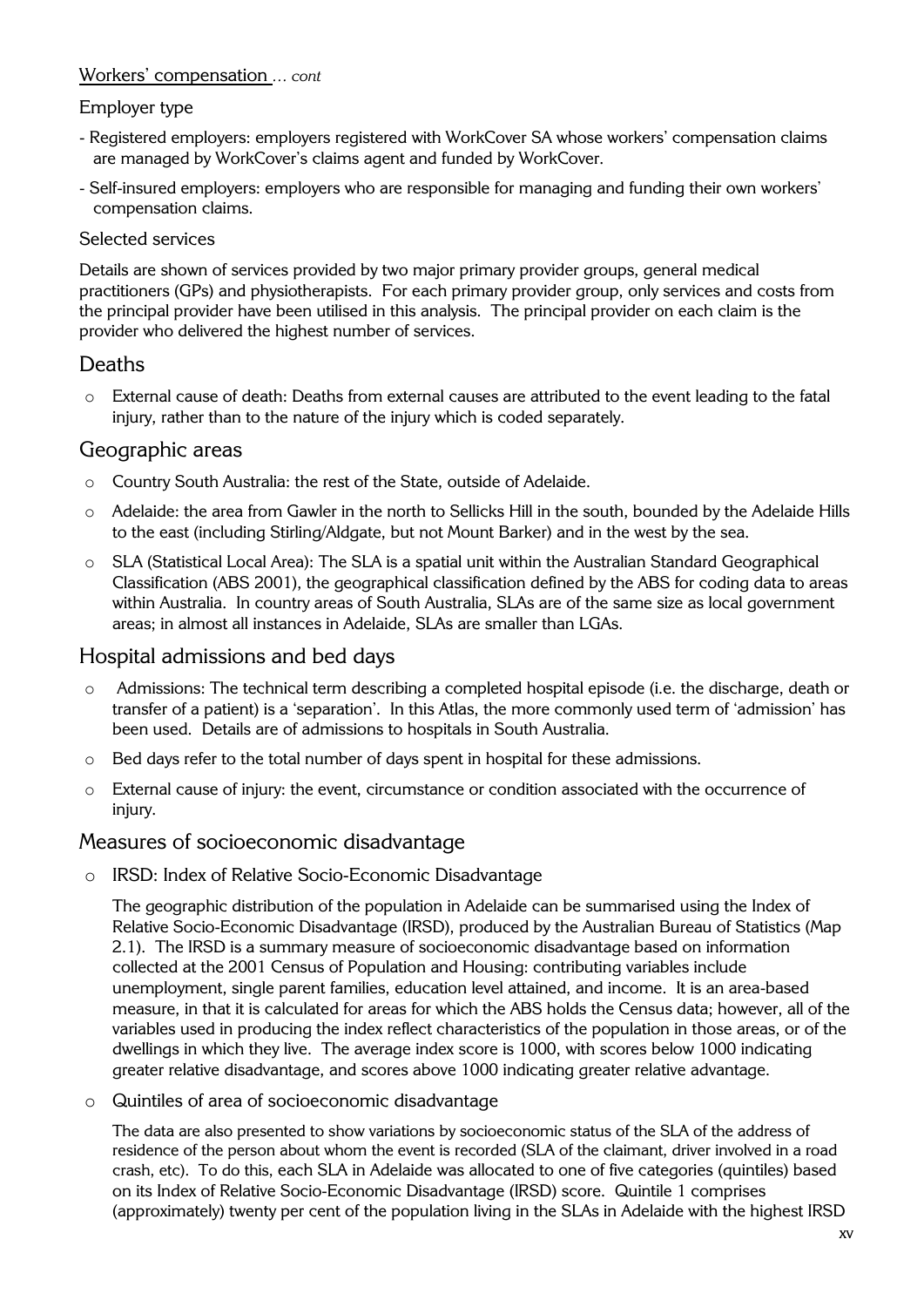scores, and Quintile 5 comprises the twenty per cent of the population in SLAs with the lowest IRSD scores. The average rate (or standardised ratio or percentage) was then calculated for each of the five quintiles. For example, the average rate of claims was calculated for the least disadvantaged SLAs (Quintile 1), for the most disadvantaged SLAs (Quintile 5) and for each of the intervening quintiles (Quintiles 2 to 4). These rates were then graphed. This exercise was repeated for SLAs in country South Australia (excluding Gawler).

### Rates

Most rates are age-standardised rates per 100,000 population (and, for costs, per 100,000 claims). The process of age standardisation, using the indirect method, has been undertaken where it was considered that variations in the age distribution of the population for any variable could affect the analysis, as this adjustment largely removes variations in rates between areas where such variations arise solely as a result of the age structure.

### Symbols

- represents zero, or less than half the final digit
- .. not applicable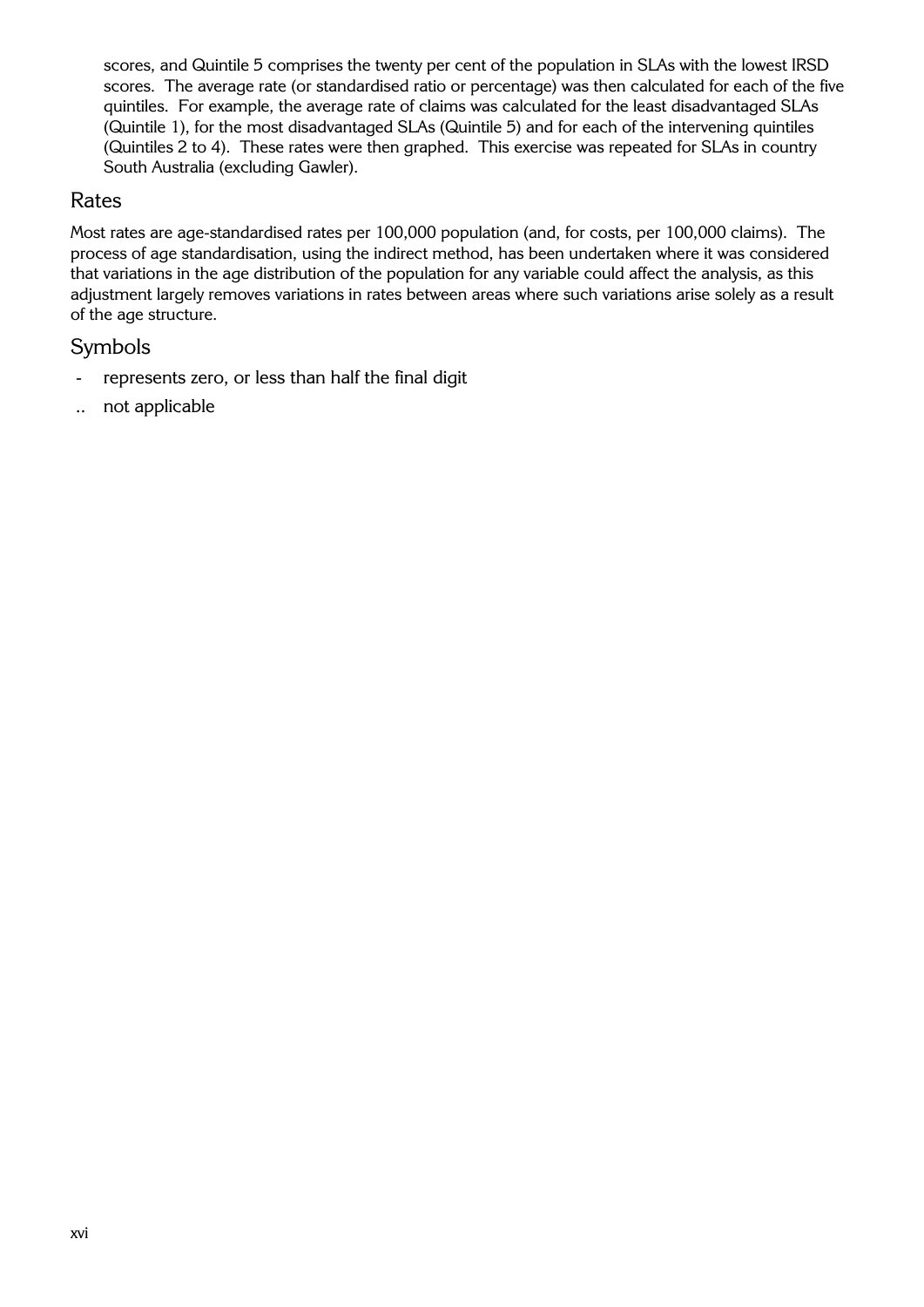### 1. Purpose

The goal of improving health and social outcomes for people injured on the roads and in the workplace requires a joint effort by the Motor Accident Commission (MAC) and WorkCover, as they administer respectively the compulsory third party (CTP) and workers' compensation schemes through which many injured people who receive compensation access the health and community services they require. In turn, MAC and WorkCover together need effective partnerships with service providers, community groups, professional peak organisations, relevant government departments and academic bodies; not only because they have both a direct and indirect influence on the services provided in the compensation sectors, but because they provide or shape the mainstream services people turn to for care and support throughout their lifetimes, and they provide services to injured people who are not eligible for compensation. For such partnerships to be effective, a shared understanding is required; of the issues to be tackled, and the context within which solutions must be found. The purpose of this Atlas is to facilitate this shared understanding.

In commissioning the Atlas, TRACsa is committed to

- o Promoting public awareness of the issues relating to compensable injuries arising from trauma on the roads and at work, based on sound data from a range of sources;
- o Securing acceptance among a wide range of interested parties that a health program response to caring for people with compensable injuries arising from trauma on the roads and at work is both legitimate and warranted;
- o Promoting understanding of the social, economic and structural/systemic factors that contribute to patterns of health, injury, disability and service use in this area among a wide range of interested parties;
- o Promoting understanding and acceptance among a wide range of interested parties of the need for:
	- an organised population health response to the phenomenon of compensable injuries arising from trauma on the roads and at work;
	- coordination and integration of services provided in the compensation sectors with other relevant services (both public and private) in the mainstream health and community services sectors, wherever possible and appropriate;
- $\circ$  A dialogue with the Health Portfolio about the nature and extent of health related activities occurring in the compensation sectors, and collaboration to achieve common policy and program objectives;
- o Planning and implementation of strategies and services which are targeted to suit local circumstances and needs.

In addressing the purpose, as stated above, the Atlas describes injuries arising from trauma on the roads and at work, using data from the Motor Accident Commission and WorkCover, in the context of the socioeconomic and demographic characteristics of the population. A particular focus is the relationship between the geographic distribution of the injured party in relation to the distribution of the population as a whole by a range of characteristics, including their socioeconomic status and health status.

The Atlas includes the following chapters:

Chapter 2: Context, containing a statistical overview of the compensable sector, followed by a summary of the socioeconomic and health status of the State's population, describing geographic variations across Adelaide and country South Australia.

Chapter 3: A description of the level of activity and geographic variations in claims and cost of finalised claims under the Compulsory Third Party Insurance scheme.

Chapter 4: A description of the level of activity and geographic variations in workers' compensation scheme claims.